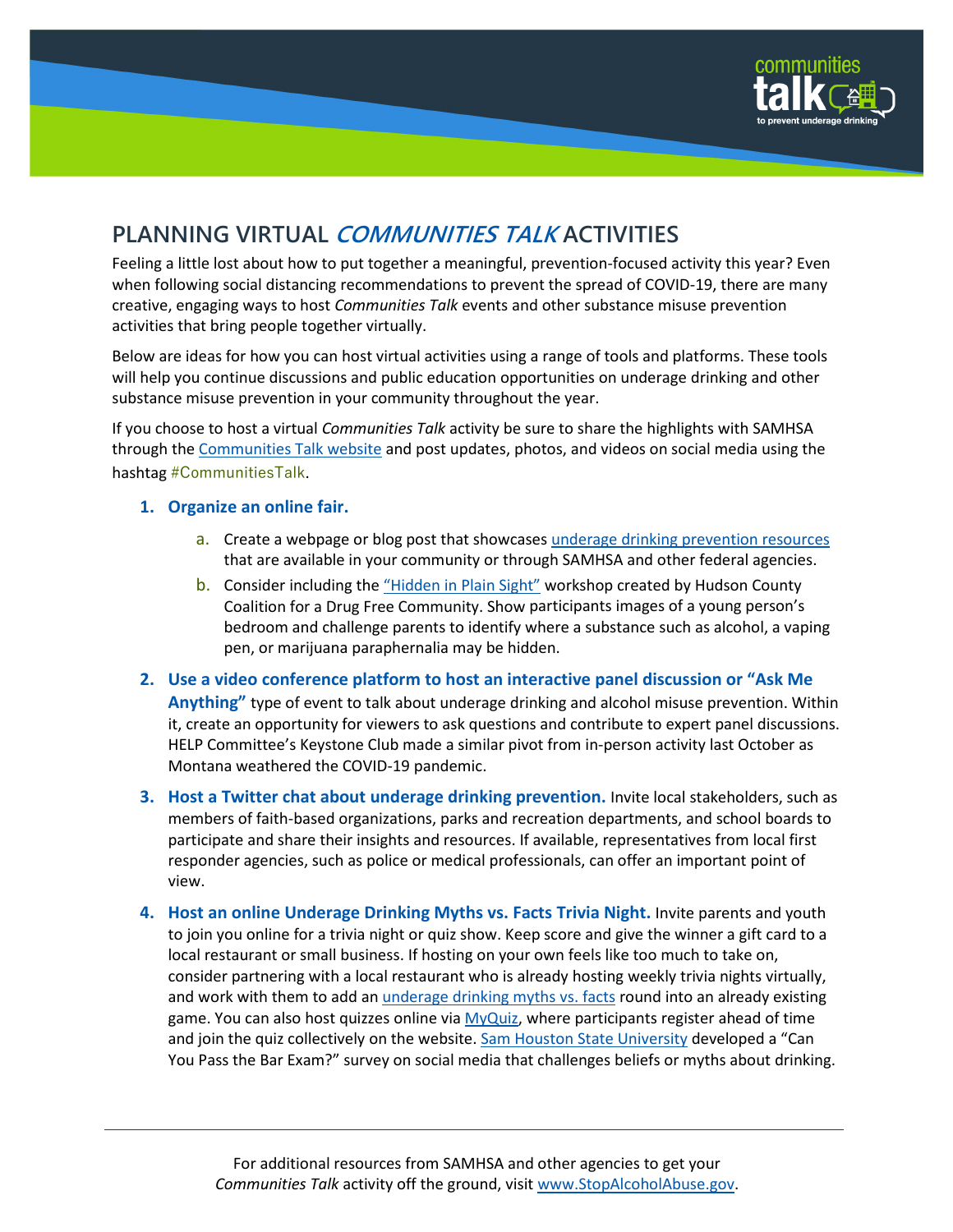

- **5. Ask local musicians to livestream a performance that includes public service announcements on underage drinking and alcohol misuse prevention.** While the music will draw your audience in, messages and information about underage drinking and alcohol misuse prevention will leave them more informed and inspired to take action.
- **6. Develop a series of "Underage Drinking Prevention Tips of the Day" or "Underage Drinking Prevention Questions of the Day" and share them daily or once a week on social media.** Encourage supporters to share their perspectives on the tip or facilitate an informal dialogue about underage drinking prevention as it relates to the specific questions or statement. You can also use the polling features on Twitter, Facebook, and Instagram Stories to quiz your followers.
- **7. Connect with community groups that are already hosting virtual events and sign on to co-host.** Beyond trivia, make connections with local faith-based community leaders, policymakers, and school leaders who are engaged in underage drinking and alcohol misuse prevention efforts via their existing virtual activities or events.
- **8. Create an underage drinking prevention lesson plan for local K–12 educators in your community** that they can use to talk about underage drinking prevention and alcohol misuse with students. Consider reaching out to your local board of education to engage high school teachers and counselors to see if they are open to adding underage drinking prevention activities to their new virtual curriculums. Explore "The Sound of Your Voice" [video](https://www.stopalcoholabuse.gov/engagement/soyv.aspx) and [discussion guide,](https://www.stopalcoholabuse.gov/media/SOYV_ParentGuide.pdf) as well as th[e Substance Misuse Prevention for Young Adults Guide](https://store.samhsa.gov/product/Substance-Misuse-Prevention-for-Young-Adults/PEP19-PL-Guide-1) to get ideas and find helpful resources. SAMHSA's **AlcoholFX** app is another great resource to engage pre-teens in learning about alcohol's negative impact on the developing brain.
- **9. Create and share short underage drinking prevention videos on social media.** Convert articles on your website and blog content into short videos using online video production platforms, many of which are free and easy to navigate (See **Capturing Video Like a Pro** tip sheet for more). Share the videos with community partners for posting on their website and social media profiles.
- **10. Host an online speaker series for local youth leaders.** Many local communities have found success in building local youth coalitions who simultaneously work on prevention projects and activities, receive leadership training and skills in prevention, practice teamwork, and have fun. Drug Free Cecil in Cecil County, Maryland, and one of its partners, [Youth Empowerment Source](https://www.youthempowermentsource.org/) (YES), was able to do just this last year after the COVID-19 pandemic hit.
- **11. Provide virtual prevention programming to your community.** Post resources on social media, host live and recorded presentations, direct students and parents to prevention options from partnerships, facilitate virtual support groups, and more.

Not seeing the right virtual activity for your community? Get inspired by reading (or watching) additional *[Communities Talk](https://www.stopalcoholabuse.gov/communitiestalk/successstories/)* Success Stories available online.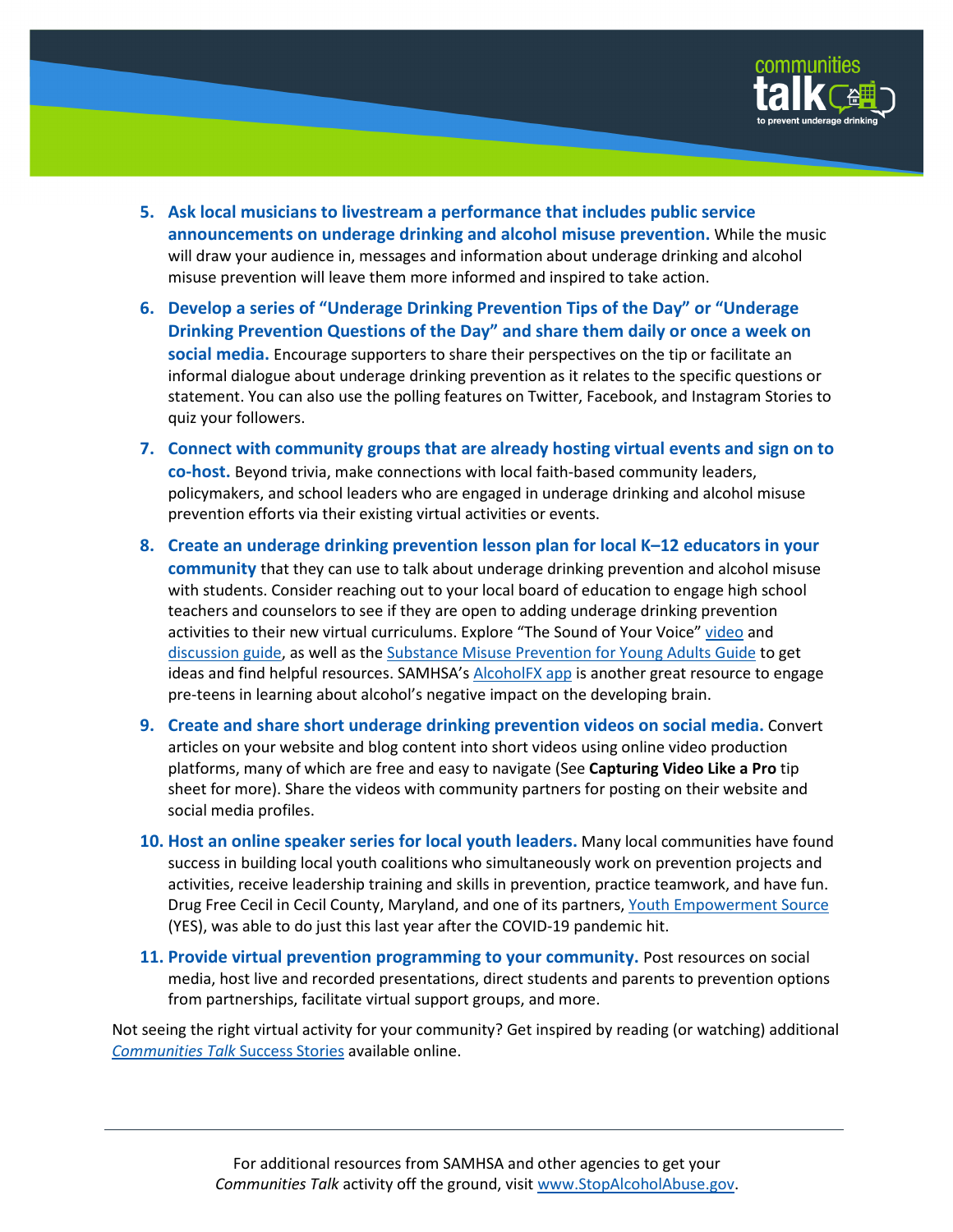

# **APPENDIX: GLOSSARY OF TECHNIQUES AND TOOLS FOR HOSTING VIRTUAL COMMUNITIES TALK ACTIVITIES**

## Online Meetings and Webinars

Online meetings are interactive sessions that offer plenty of opportunities for audience interaction and are great for smaller groups. Webinars are ideal for presentations to large audiences and events that are open to the public with no expectation of interaction between attendees. Both online meetings and webinars could use video and/or presentation slides as visuals.

- **Benefits:** Online meeting and webinar platforms allow attendees to gather without traveling or meeting in person. By using video feeds during meetings and webinars, participants can see each other―especially during smaller meetings―and easily contribute during discussions. Most meeting and webinar platforms can record your virtual activity for sharing with individuals who were unable to attend or who would benefit from the content at a later date.
- **Platforms:** Zoom, Google Meet, Microsoft Teams, Cisco Webex, Skype, Amazon Chime, or GoToMeeting, among others.
- **Tips:**
	- Enable question-and-answer sessions to encourage attendees to engage in the session and with the speakers. Designate a moderator to pose questions to the speakers or panelists.
	- Always prepare a few questions in advance in case the audience questions are slow to arrive.
	- Instruct your moderator not to use last names when passing on a question from an audience member unless you are in a smaller, more intimate group setting where people know each other.
	- Use polling within the platform to assess how the meeting or webinar is going, what your audience is most interested in, and what their understanding is of the topic being discussed.
	- $-$  If using presentation slides, limit the amount of text on each slide and include relevant visuals to keep the presentation interesting for the audience.

## Twitter Chats

Twitter chats are public conversations on Twitter organized around a specific topic. These moderated discussions take place at a set time and connect people by using a unique or designated hashtag.

• **Benefits:** Twitter chats are open, public conversations that offer access to hundreds or even thousands of Twitter users to engage and discuss a desired topic, such as substance misuse prevention. Like an in-person town hall event, the conversation is guided by a facilitator and organized by questions shared in individual tweets with a designated hashtag. Participants respond by commenting on tweets or sharing their own tweet with the same hashtag.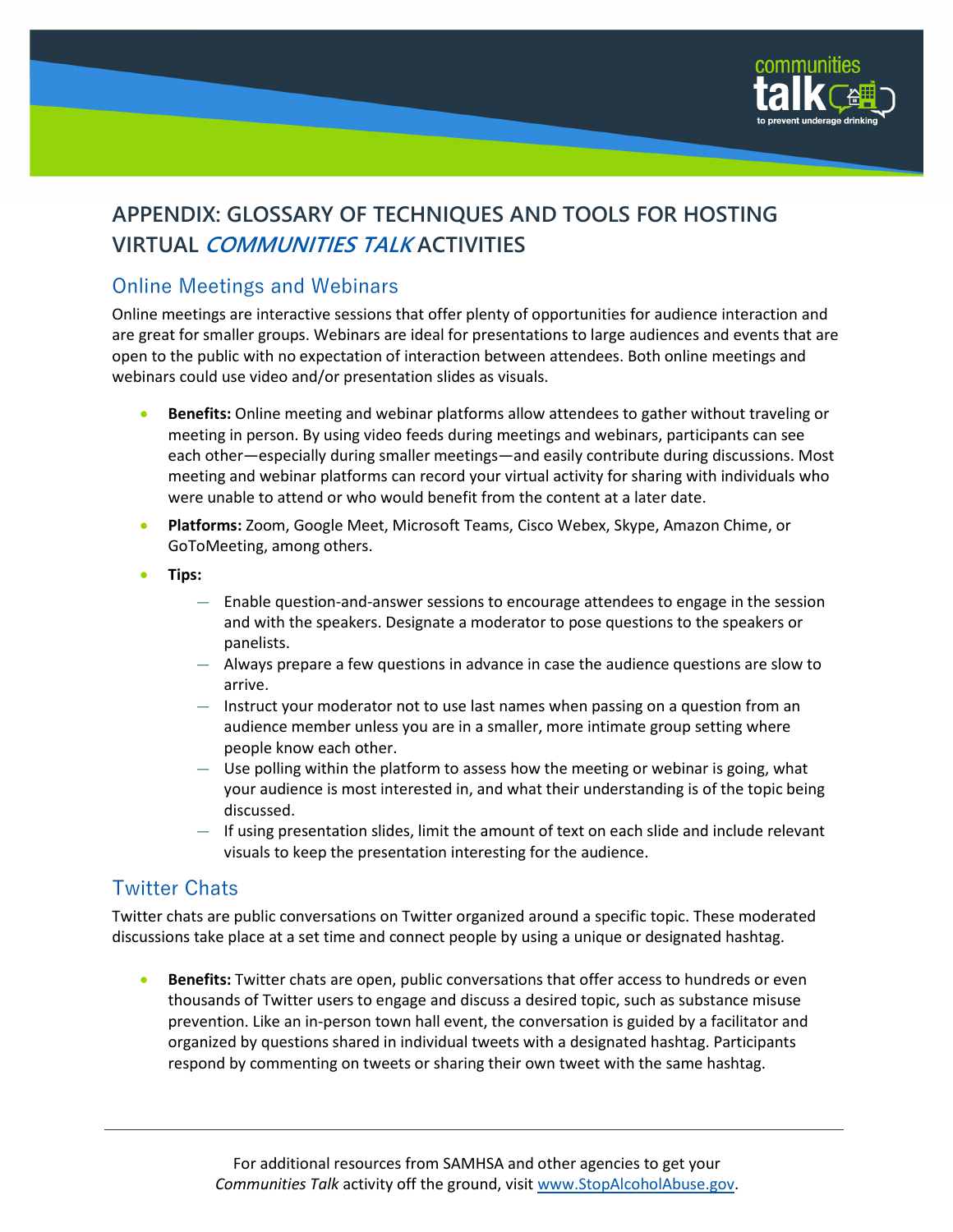

- **Tips:** 
	- Select a hashtag that is unique, relevant, memorable, and not too long, such as #CommunitiesTalk. Make sure that your hashtag is not affiliated with a different existing conversation on Twitter to reduce confusion for your chat participants.
	- Promote the date and time in advance across all social media platforms, websites, blogs, and email newsletters.
	- Share reminders on Twitter for when the chat will begin.
	- Send out invites to followers and influencers who you know will engage.
	- Organize questions by number (i.e., Q1, Q2, Q3, and so on) and encourage participants to respond with their answers in the same format—A1, A2, A3.
	- Chat hosts are responsible for keeping the conversation moving by responding to replies, posing follow-up questions, and sharing insightful comments. This can be easier to do if you preschedule the questions to post during your chat window prior to the event.

### Livestreaming

Livestreaming is using features in a social media platform, such as Facebook or Instagram, that enable someone to start a video feed that followers can watch and engage with in real time.

- **Benefits:** Livestreaming allows your organization to convey messages that are energetic, personal, and relatable. Hosting a livestream makes social media posts interactive and allows for more natural conversations. Followers receive notifications when your account goes live so they can immediately tune in to the broadcast when it starts.
- **Platforms:** Facebook Live, Instagram Live, Twitch, YouTube, or Zoom.
- **Tips:**
	- Plan and promote the livestream so users know the broadcast is coming.
	- Decide what you want to feature and how you will show it ahead of time.
	- Before you go live, shoot a practice video and check it for sound quality or disruptions in your internet connection.
	- Engage with viewers by answering their questions and responding to their comments.
	- Always post the video immediately after broadcasting. This way, if live viewers missed something because they came in halfway through, they will be able to get the information they need by watching the full video.

### Social Media Videos

Social media videos are short (15 seconds or so) videos that are designed for quick watching on a mobile device and shared on social media platforms, such as Facebook, Instagram, Snapchat, TikTok, Twitter, and YouTube.

• **Benefits:** Social media videos have become an increasingly popular way to share messages in an engaging, compelling format.